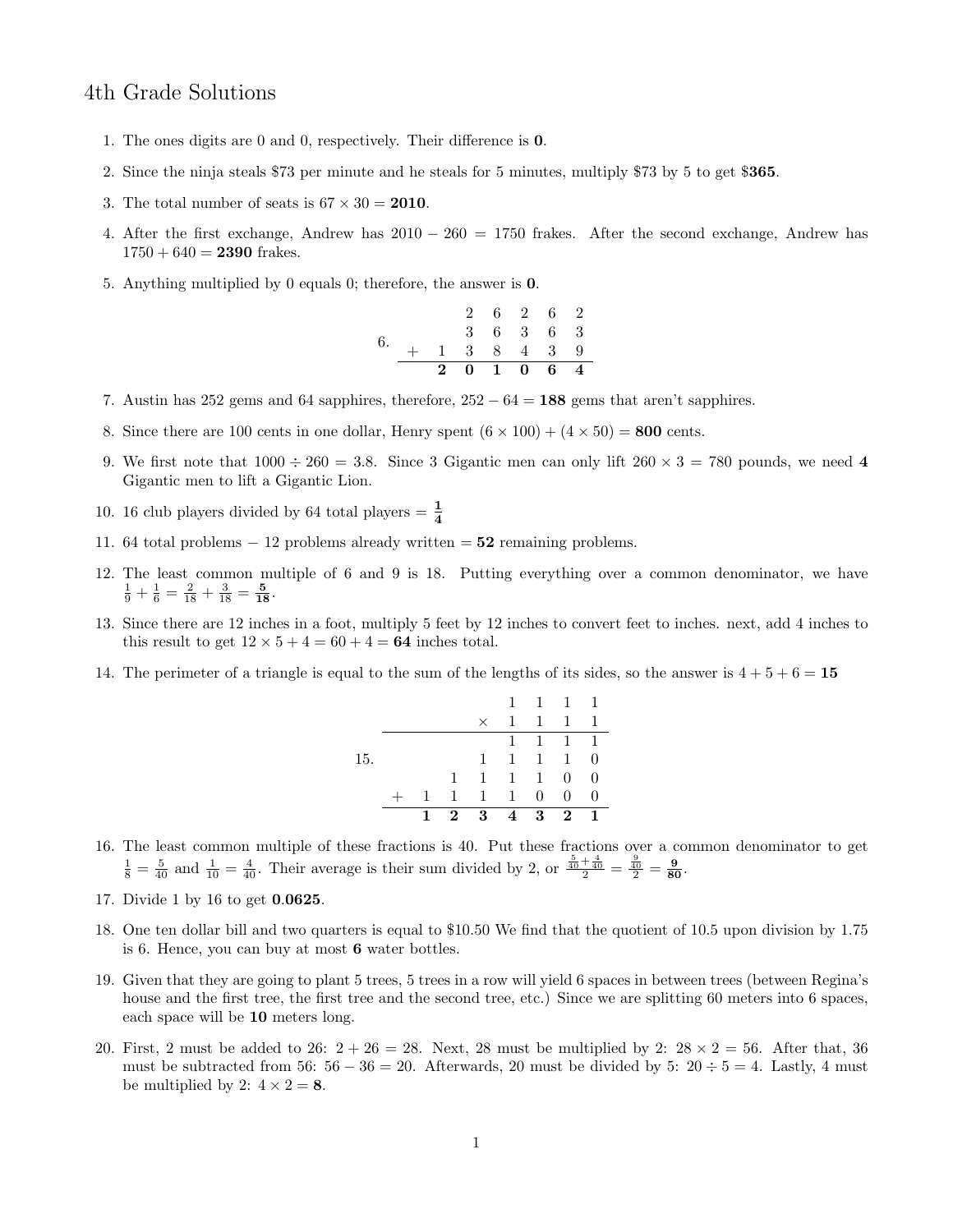- 21. To answer this question, one must find the number of channels between 64 and 26. This is done by subtracting the two:  $64 - 26 = 38$ .
- 22. Divide 3.33 by 0.25, which gives 13.32 packs of gum. Because I cannot buy a fraction of a pack and I cannot fully pay for the 14th pack, I can buy a total of 13 packs of gum.



- 24. When the 9 people went on the bus, there were 35 people on the bus. After 18 people left the bus, there remained 17 people on the bus.
- 25. 26 letters in the alphabet  $+7$  days in a week  $+31$  days in the Month of December = 64
- 26. Since 17 is a prime, the only two positive whole numbers that we could multiply to get 17 are 17 and 1.  $17 + 1 = 18.$
- 27. There are 10 total letters and 5 vowels, so the answer is  $1/2$ .
- 28. The store bought  $3000 \div 6 = 500$  groups of 6 bracelets at a total cost of  $500 \times 2 = 1000$  dollars. It sold  $3000 \div 2 = 1500$  groups of 2 bracelets for a total of  $1500 \times 1 = 1500$  dollars. Its profit was \$1500 - \$1000 = \$500.
- 29. This problem can be solved by trying out all cases. Jonathan can either move to the right or up. If he moves to the right, he can again either move to the right or up. If he moves to the right after moving to the right for his first step, he must go up twice in a row. If he chooses to move up after moving right first, then there are two ways to get to Kyle: moving up then right, and vise versa. Similarly, if Jon moves up as his first move, he can either move right or up. From the center square, Jon again has two ways to get to Kyle. From the top left square, Jon has one way to get to Kyle. Adding up all these possible ways, we get that there are 6 ways for Jon to reach Kyle.
- 30. One groundhog pops out at the start of every hour, so we just need to find the shortest amount of time it will take for the second groundhog to pop out at the start of an hour again. At his first pop, it is 9:40 AM; at his second pop, it is 10:20 AM; at his third, it is 11:00 AM, so they will next pop out at the same time again at 11 : 00AM.
- 31. Writing out the prime factorization for 455 and 70, we have that  $455 = 5 \times 7 \times 13$  and  $70 = 2 \times 5 \times 7$ . This yields that the greatest common factor of 455 and 70 is  $5 \times 7 = 35$ .
- 32. The primes less than 10 are 2, 3, 5, and 7. Therefore, there are 4 prime numbers less than 10.
- 33. To create 250 problems, Jongwhan has to complete 25 laps. To do so, he must walk  $25 \times 240$  feet, which would take him  $(25 \times 240) \div 4 = 1500$  seconds. Since there are  $1500 \div 60 = 25$  minutes in 1500 seconds, the answer is 25 minutes.
- 34. Write out every term of the sequence: −4, −1, 2, 5, 8, 11, 14, 17, 20, 23, 26, 29, 32. There are 13 numbers in this list.
- 35. The numbers Terence writes down are 122333444455555666666777777788888888 . . .. The thirtieth number in this list is  $|8|$ .
- 36.  $\frac{6!}{4!} = \frac{6 \times 5 \times 4 \times 3 \times 2 \times 1}{4 \times 3 \times 2 \times 1}$  $\frac{3\times4\times3\times2\times1}{4\times3\times2\times1}$ . Cancel out the terms to get 6  $\times$  5 which is **30**.
- 37. If we divide 123456789 by 6, we get a quotient of 20,576,131 and a remainder of 3.
- 38. The area of a square of side length s is  $s^2$ . Since  $144 = 12^2$ , the square has a side of length 12.
- 39. The volume of a cube is taken by cubing the length of one side (that is, multiplying the length of a side by itself 3 times.) This means the volume is  $8 \times 8 \times 8 = 512$ .